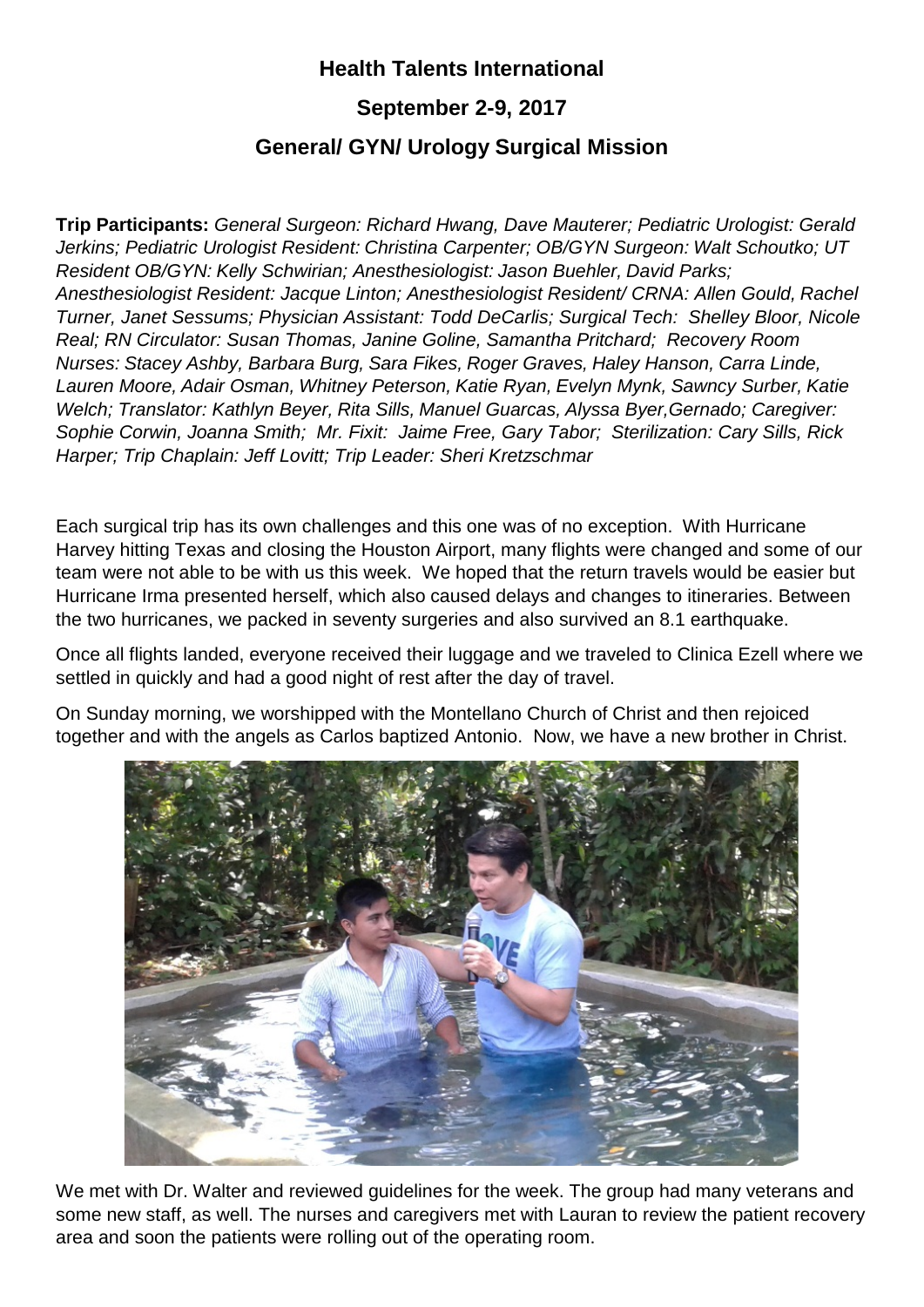The immediate recovery was staffed by Lauren, Stacy and Katie W, with Lauren accepting the responsibility of charge nurse for the week.

Toward the end of the day, we had a young boy, Danny, who needed surgery. Rachel, CRNA talked to the mother before Danny was taken back to the OR. We knelt beside his mom and Rachel told her that she would take care of Danny, as if he were her own son. We then prayed for a successful surgery and wisdom for those that would be doing it. The surgery finished after midnight and Danny slowly started feeling better.



*This is Joanna with Danny, before he was discharged.*

Evelyn, Katie R. and Roger provided the nursing care during the night shift.

Monday, Tuesday and Wednesday continued to be a full OR schedules and between cases, we continued to see more consults.

On Tuesday, Jeff, Haley and Gerardo had the opportunity to go out with Dr. Walter on a medical mobile clinic. Jeff began talking to patients and one lady was there who previously had surgery at Clinica Ezell and was now trying to get her family member a consult. She admitted that she was not a Christian but would be interested in learning more. Jeff introduced her to Baldemar, our evangelist and they studied for the remainder of clinic. Before the team left, they asked to be baptized and the plans for this to take place on Friday were set! What another exciting day!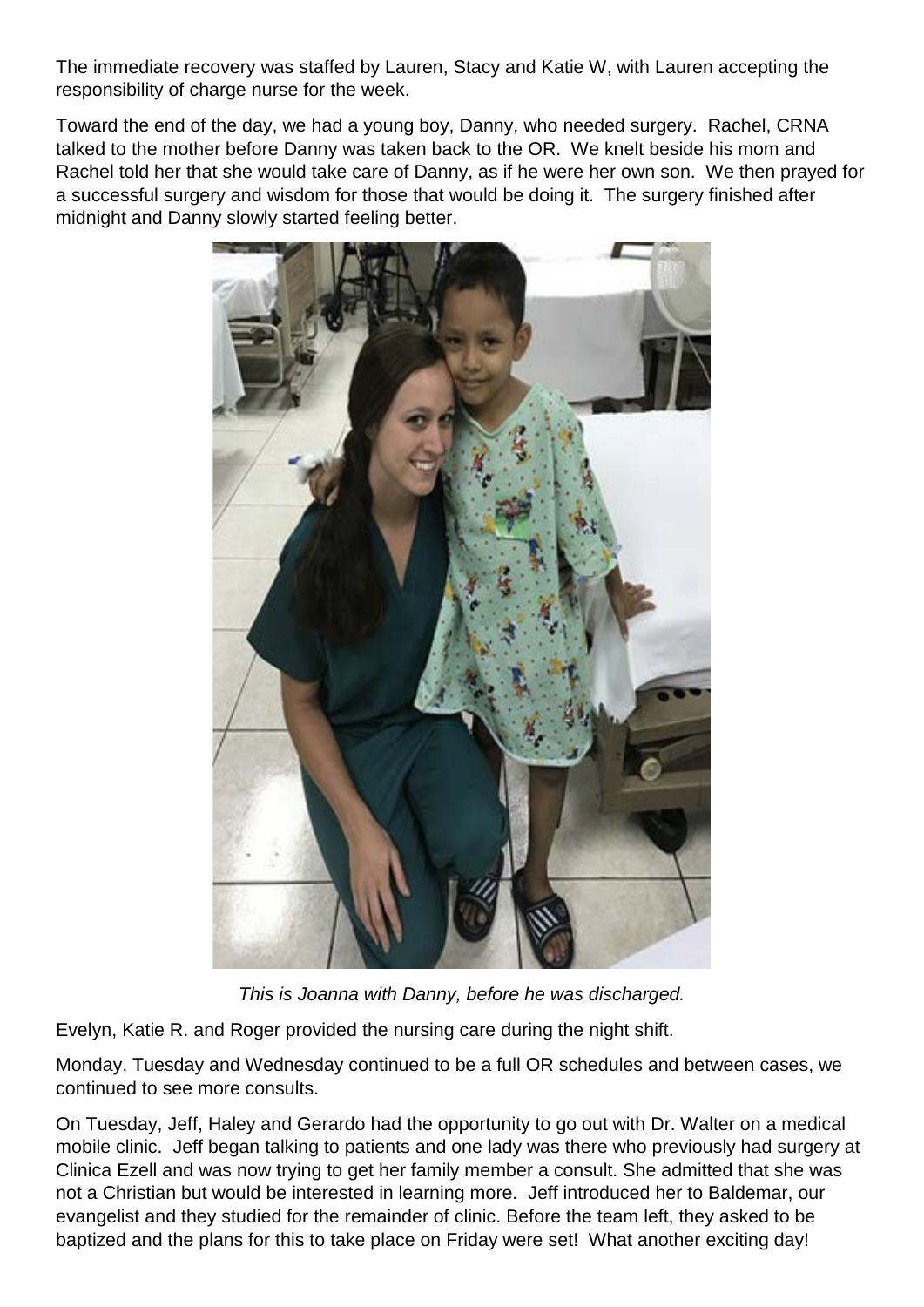*Tuesday evening we celebrated Carlos' birthday.*



On Wednesday, our own promoter, Josue had surgery and we are thankful that he quickly returned home.

Barbara spent time reading the Bible to patients. As Barbara read, the patient pictured below praised God.

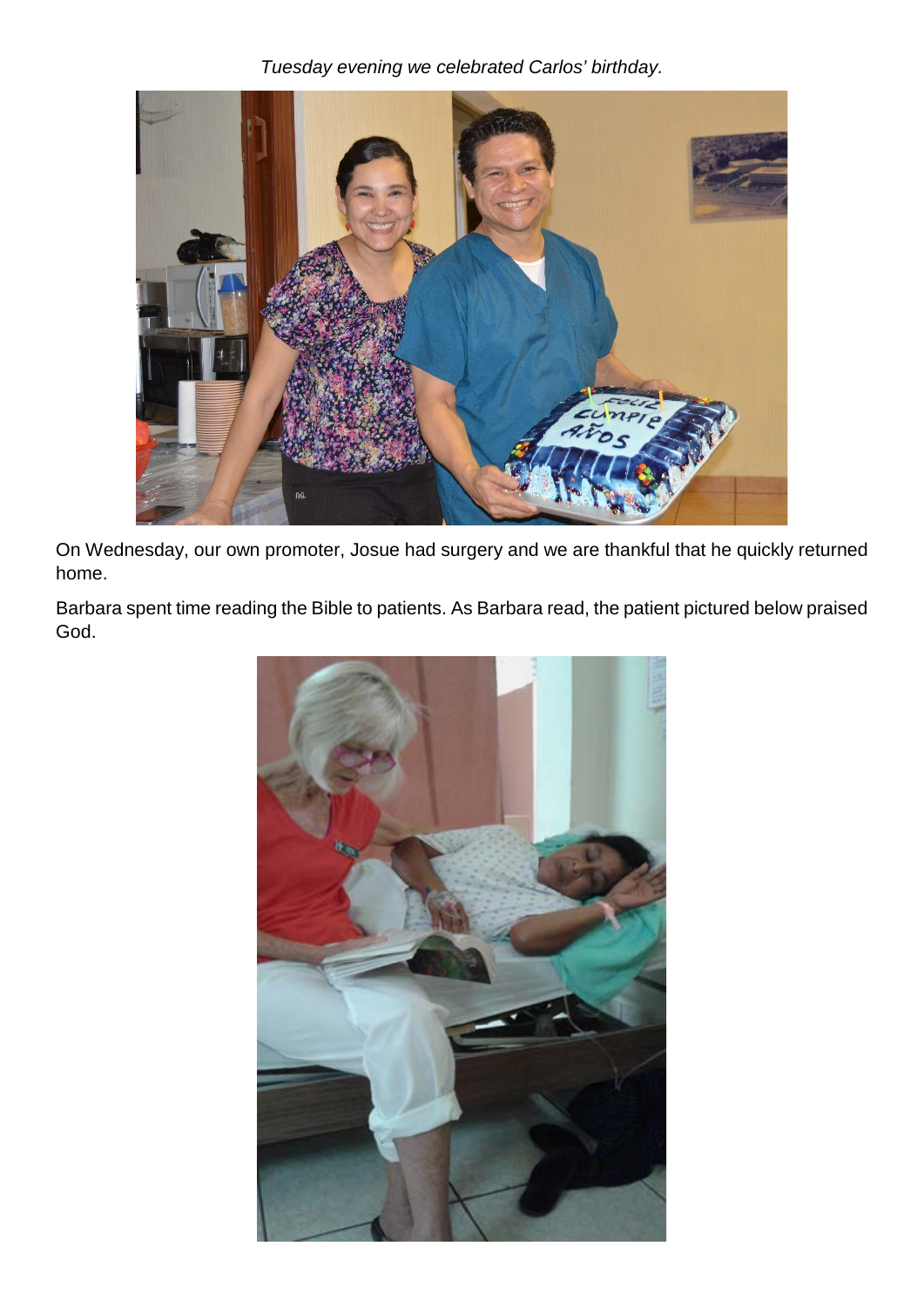Jeff led us in morning and evening devotionals. He focused on how all things are possible. We should replace our anxiety with trust, our fear with courage, our doubts with confidence and our ignorance with understanding.



*Gary has a new friend and he could not take his eyes off of Gary*.



We had a few patients that were very sad cases. One lady presented with advanced cancer and there was nothing we could do for her. Dr. Walter, Dr. Kelly and I knelt with the patient and her family and prayed for her...prayer for comfort, peace and healing.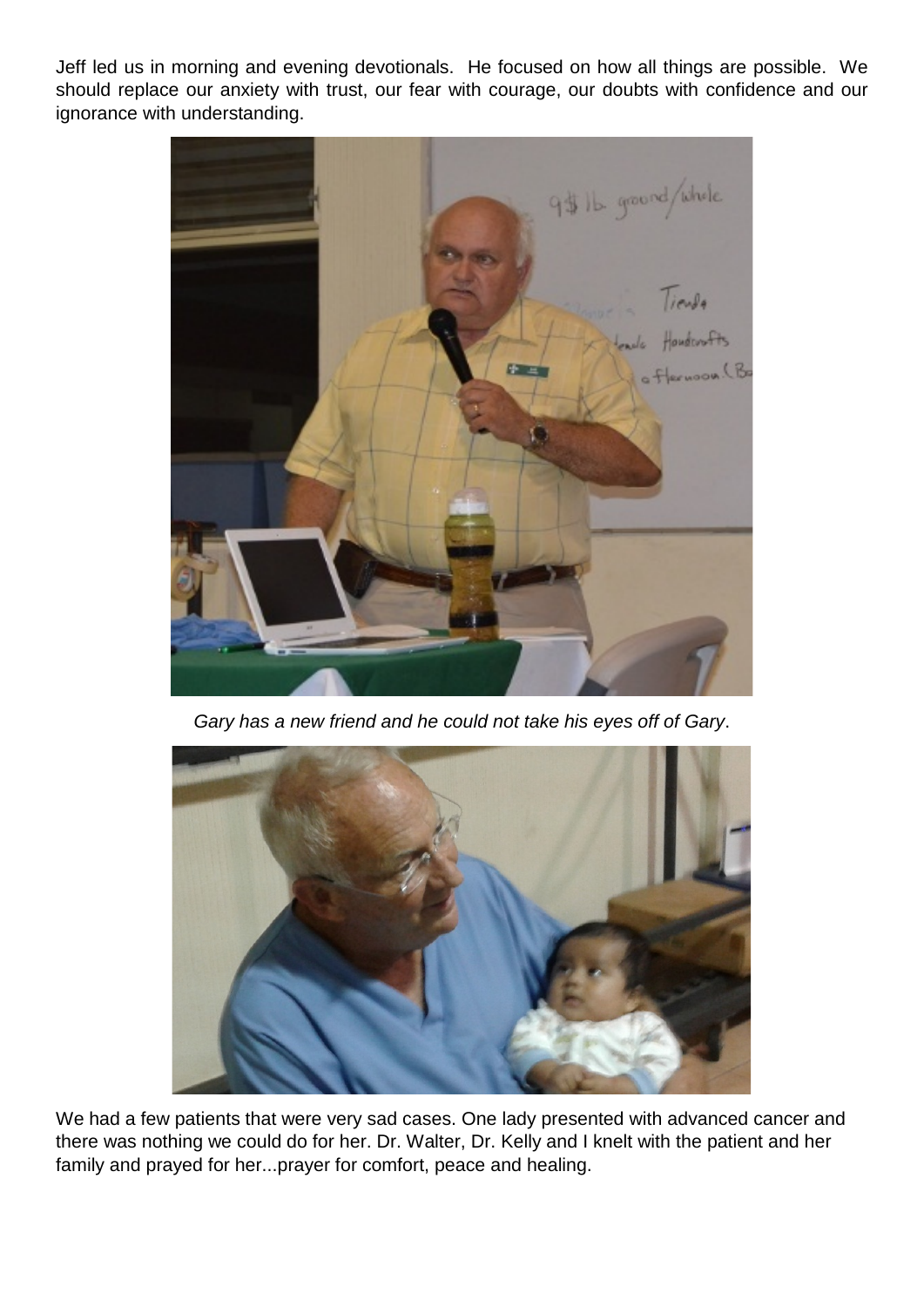Dr. Christiana rounding on her patients.



Between the hurricanes Harvey and Irma, followed by the 8.1 earthquake, we had a full week. The epicenter was in Chiapas, Mexico but it was strong enough to rock us out of our beds. Several of us met near the fountain, about 11 pm, as the aftershocks settled down.

We had one more photo to take and then we were on our way to Antigua.